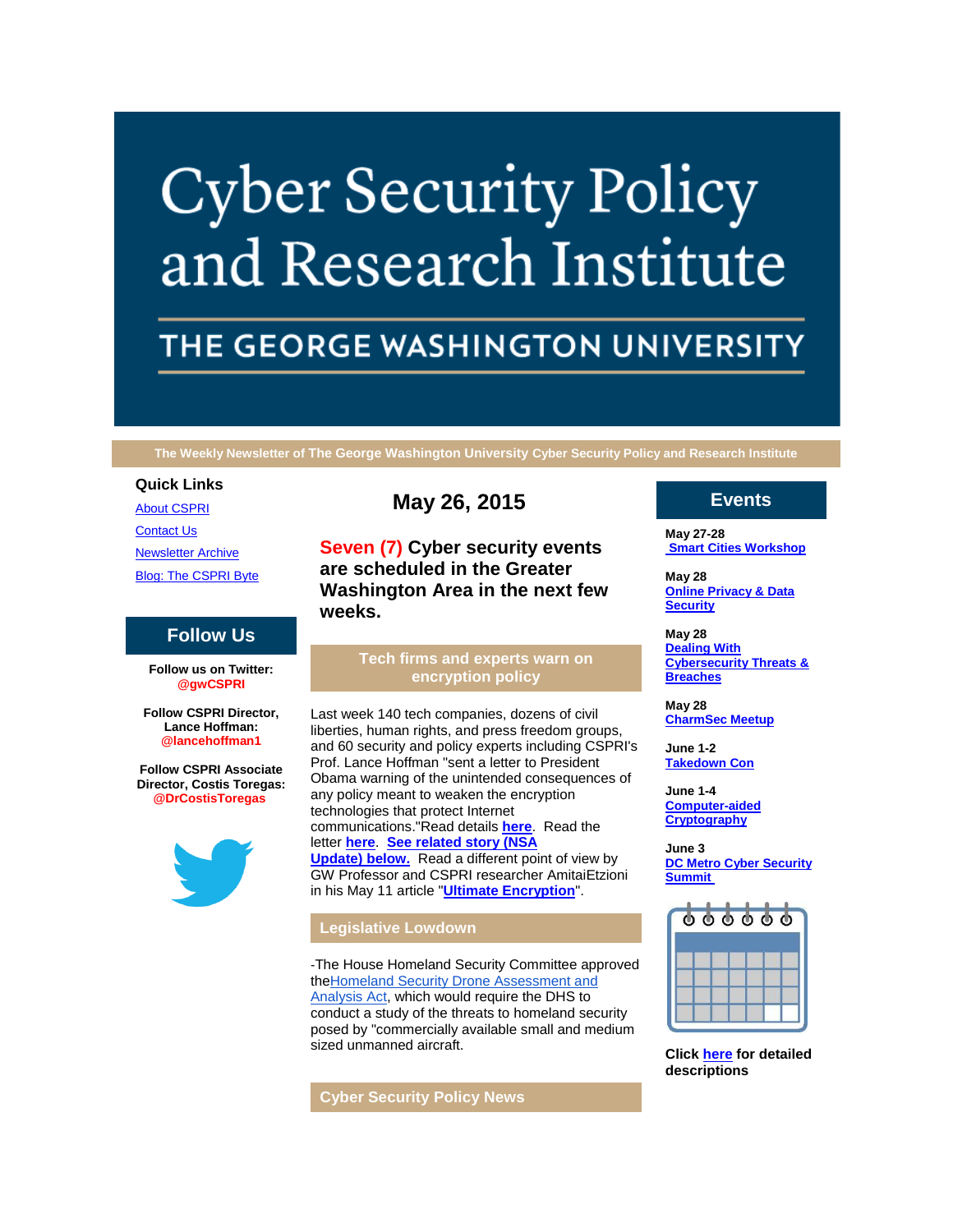#### **NSA Update**

-The National Security Agency is winding down its mass-spying program, following political maneuvers on Capitol Hill aimed at curtailing the NSA's domestic surveillance activities. The National Journal reports that while Senators will return to Washington after the holiday break to have a go at one last effort to reach an agreement on the NSA's bulk surveillance activities, the White House is already shutting the program down. "Key provisions of the Patriot Act are set to expire onJune 1, but White House officials have been warning that, without congressional action, the NSA would need to begin winding down its bulk collection of millions of phone records on May 22," [writes](http://r20.rs6.net/tn.jsp?e=001ChpDwNANMqTQdR9PXrdGiuZgr5Antf5l8RLjmKbjz41hQRvnDMbY8fvkiAu48Gw4FUf2nXAH_YAeC01eXXaGPF9UUJyd7HeK1BrCbxDqur93VxNKLqnhQqKOuThq4S_-LGhTbLb-Rhm0wbOm_OR5y5-B5-_xkVVleI0bCI51OayGOSxFeqLBRmfC3CsEMUvK) Brendan Sasso. "That was the deadline set by the Foreign Intelligence Surveillance Court, which oversees the nation's intelligence programs. The secretive court, which reauthorizes the phone data-collection every 90 days, told the administration it would need to file its new application by May 22."

#### **Report on the FBI's use of Section 215**

Separately, The DOJ's Office of the Inspector General released a [report](http://r20.rs6.net/tn.jsp?e=001ChpDwNANMqTQdR9PXrdGiuZgr5Antf5l8RLjmKbjz41hQRvnDMbY8fvkiAu48Gw4sLBBPKwkxDYdiljCaDsmJ0-hyjI8tcVaUDSyAcAjZBk9EqXTikJTgx10YPoNhMCBqHWqoMXlWu0=) this month detailing the FBI's use of Section 215 and warning that "significant oversight" is required, [reports](http://r20.rs6.net/tn.jsp?e=001ChpDwNANMqTQdR9PXrdGiuZgr5Antf5l8RLjmKbjz41hQRvnDMbY8fvkiAu48Gw4sLBBPKwkxDYhya03nkyoVzvzff158Fd0z2U1rm6jKm2Uz_OFLvEr9VK9T1t5IvGbkI3KB9tIBxJSfNnDpDGloPcdDaEDR9bk) the Electronic Privacy Information Center (EPIC). "The Inspector General describes the FBI's expanding use of 215 to collect electronic information in bulk and criticized the agency for taking seven years to develop minimization procedures," EPIC observed. "The Second Circuit ruled the NSA's telephone record collection program exceeded the legal authority under Section 215. Unless Congress votes to reauthorize or modify the authority, Section 215 is set to expire on June 1."

-The rate of major data breaches in the United States is rapidly increasing, as hackers around the world become more sophisticated, a top FBI cyber official said Thursday.

"James Trainor, acting assistant director of the FBI's Cyber Division, said the agency used to learn about a new, large-scale data breach every two or three weeks," [writes](http://r20.rs6.net/tn.jsp?e=001ChpDwNANMqTQdR9PXrdGiuZgr5Antf5l8RLjmKbjz41hQRvnDMbY8fvkiAu48Gw4FUf2nXAH_YAqbQVSBAkXkpYLgxDsgs8eiv65CtVgYrU2qj-xnWgpoTKbFYfTRBA8HPtz5n-kw4UVmVLQbrRFWZOZvy2h8b5KgO3E2yxPtJXeCjMEXUoaP5Yz51b4jSvjF8YtLlwdkseo2OOE0HYZdw==) The Hill. 'Now, it is close to every two to three days,' Trainor said at an event hosted by Microsoft. 'Those types of events, whether they concern a national security threat actor or a criminal actor, are ones we see on a much more regular basis.', Trainor also said the cybersecurity industry needs to "double or triple" its workforce in order to keep up with hacking threats.

#### **Hedge funds**

- The government is working with "several" hedge funds that have been victims of cyber extortionists, according to USA Today. John Carlin, head of the Justice Department's National Security Division, made the comments Friday at the SALT hedge fund conference in Las Vegas. "We are seeing nationstate action - from Russian, China, Iran and North